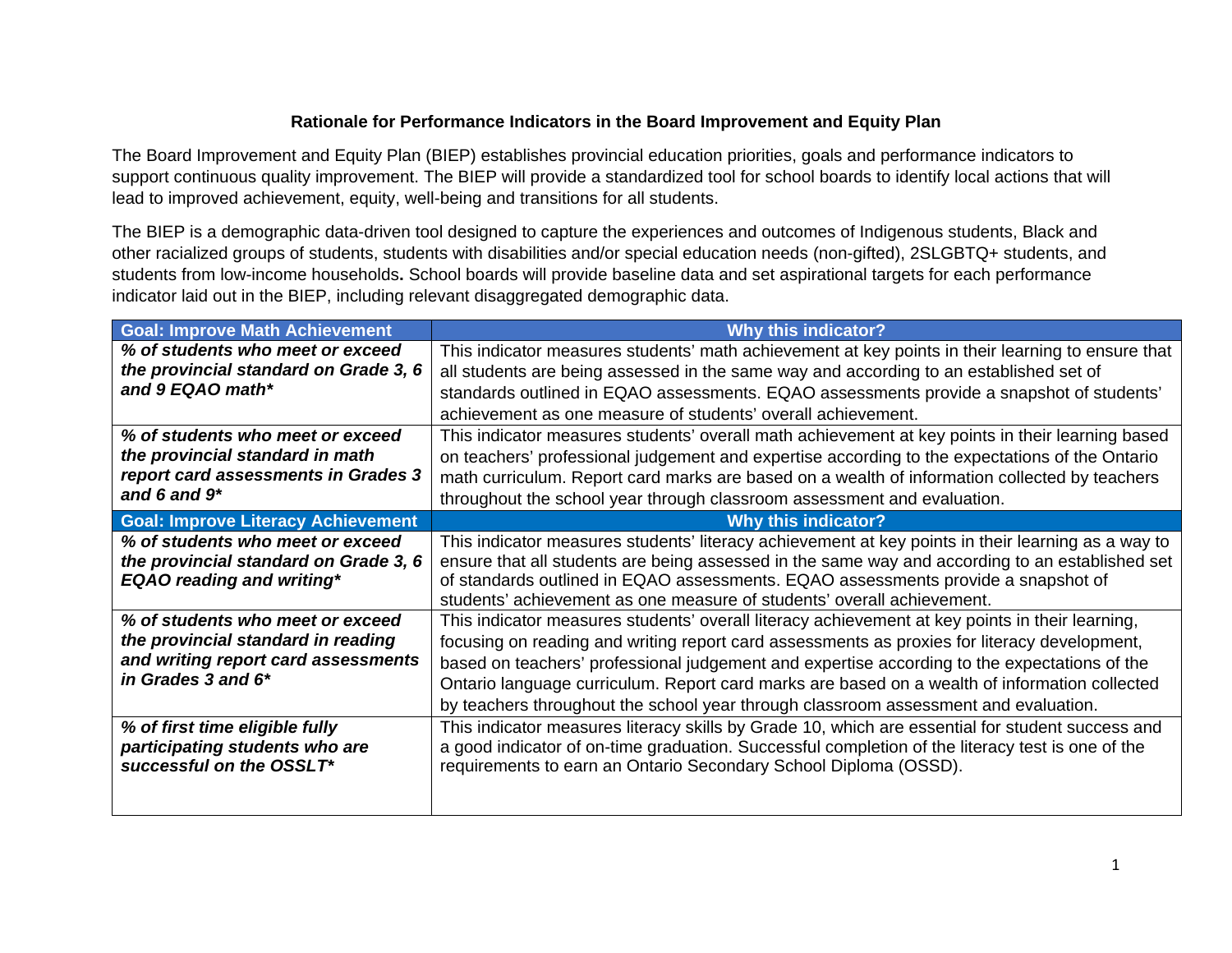| <b>Learning</b><br>% of students in Grade 4-12 who<br>This indicator measures an outcome of culturally responsive and relevant approaches from<br>report they see themselves reflected<br>Grades 4-12. This includes educators holding high expectations for all students and<br>and affirmed in their learning*<br>understanding that learning is enhanced with curriculum and pedagogy that affirms students' |  |
|-----------------------------------------------------------------------------------------------------------------------------------------------------------------------------------------------------------------------------------------------------------------------------------------------------------------------------------------------------------------------------------------------------------------|--|
|                                                                                                                                                                                                                                                                                                                                                                                                                 |  |
|                                                                                                                                                                                                                                                                                                                                                                                                                 |  |
| social identities and lived experiences. Research supports a strong correlation between                                                                                                                                                                                                                                                                                                                         |  |
| achievement and students seeing themselves reflected in the curriculum, their physical<br>surroundings and the broader environment.                                                                                                                                                                                                                                                                             |  |
| <b>Goal: Build Human Rights and</b><br>Why this indicator?                                                                                                                                                                                                                                                                                                                                                      |  |
| <b>Equity Capacity through Leadership</b><br>% of Supervisory Officers,<br>This indicator measures efforts to foster representative, accountable and ethical leadership. As                                                                                                                                                                                                                                     |  |
| <b>Principals, and Vice- Principals</b><br>per Ontario Regulation 234/10, Principal and Vice-Principal Performance Appraisal, school                                                                                                                                                                                                                                                                            |  |
| whose performance appraisal plan<br>leaders' performance plans must include goals focused on improving student achievement and                                                                                                                                                                                                                                                                                  |  |
| well-being that "uphold the principles of equity and human rights". Supervisory Officers'<br>include one or more goals to                                                                                                                                                                                                                                                                                       |  |
| eliminate disparities revealed by<br>performance appraisals are, similarly, an important tool to ensure such accountability. At least<br>both student and workplace<br>one performance goal should be related to eliminating systemic inequities in relation to student                                                                                                                                         |  |
| demographic data collection<br>variables (e.g., suspension, expulsion, graduation rate) as revealed by student demographic                                                                                                                                                                                                                                                                                      |  |
| data collection, and at least one performance goal should be related to attending to workforce                                                                                                                                                                                                                                                                                                                  |  |
| issues of diversity and fairness in recruitment, hiring and placements, as revealed by workforce                                                                                                                                                                                                                                                                                                                |  |
| demographic data collection.<br>% of Trustees that participate in<br>This indicator measures efforts to foster representative, accountable and ethical leadership at                                                                                                                                                                                                                                            |  |
| human rights and equity<br>the elected level of boards. School board trustees are responsible for ensuring that every                                                                                                                                                                                                                                                                                           |  |
| professional development<br>student can succeed, regardless of their background or social identity, and for ensuring that                                                                                                                                                                                                                                                                                       |  |
| education programs and services are responsive to the diverse communities they serve. To do                                                                                                                                                                                                                                                                                                                     |  |
| this effectively, trustees must make intentional efforts to understand issues and obligations<br>related to Indigenous rights, human rights, diversity, and equity.                                                                                                                                                                                                                                             |  |
| <b>Goal: Support the Implementation of</b><br>Why this indicator?                                                                                                                                                                                                                                                                                                                                               |  |
| <b>De-streaming</b>                                                                                                                                                                                                                                                                                                                                                                                             |  |
| % of students achieving the<br>This indicator measures the successful implementation of de-streaming, an intentional policy                                                                                                                                                                                                                                                                                     |  |
| change addressing data which revealed that Indigenous, Black and racialized students, students<br>provincial standard in Grade 9 de-<br>from low-income households, and students with disabilities and/or special education needs (non-<br>streamed math*                                                                                                                                                       |  |
| gifted) are more likely to be streamed into applied courses, limiting their access to                                                                                                                                                                                                                                                                                                                           |  |
| postsecondary pathways and success. Grade 9 math is the first de-streamed course. Any                                                                                                                                                                                                                                                                                                                           |  |
| notable differences in achievement for particular demographic groups should prompt an                                                                                                                                                                                                                                                                                                                           |  |
| exploration of systemic practices and how the conditions can be created to serve all students in<br>the de-streamed Grade 9 course.                                                                                                                                                                                                                                                                             |  |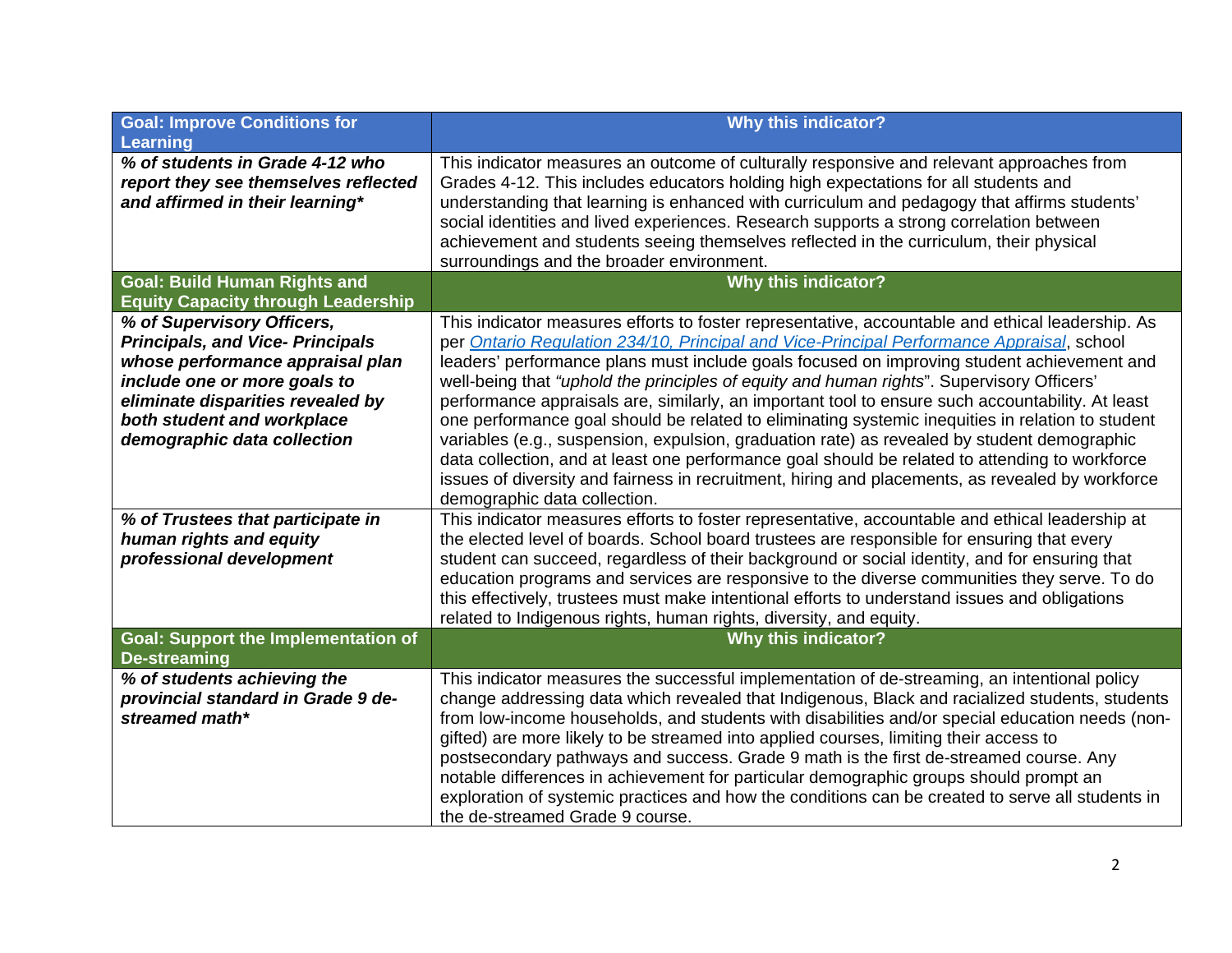| % of student enrollment in University<br>(U), College (C), University/College<br>(M), and Workplace (E) courses in<br>Grade 11 and 12*                                                            | This indicator measures the long-term impact of de-streaming, an intentional policy change<br>addressing data which revealed that Indigenous, Black and racialized students, students from<br>low-income households, and students with disabilities and/or special education needs (non-<br>gifted) are more likely to be streamed into applied courses, limiting their access to<br>postsecondary pathways and success. Any disproportionalities in enrollment by demographic<br>group (e.g., overrepresentation of Black students in Workplace courses) should prompt an<br>investigation as to why and actions to address it.                                                                   |
|---------------------------------------------------------------------------------------------------------------------------------------------------------------------------------------------------|----------------------------------------------------------------------------------------------------------------------------------------------------------------------------------------------------------------------------------------------------------------------------------------------------------------------------------------------------------------------------------------------------------------------------------------------------------------------------------------------------------------------------------------------------------------------------------------------------------------------------------------------------------------------------------------------------|
| % of students in Grades 9-10<br>participating in locally developed<br>compulsory credit courses has not<br>increased*<br><b>Goal: Reduce Discretionary Student</b><br><b>Discipline Practices</b> | This indicator measures the successful implementation of de-streaming. Students should,<br>whenever possible, be supported to achieve success in the de-streamed Grade 9 course, rather<br>than enrolling in a locally developed compulsory credit (LDCC) course as a way of<br>accommodating their learning needs. Boards must monitor LDCC enrolment to ensure it does<br>not increase. For this indicator, the target should be a decrease from baseline data.<br><b>Why this indicator?</b>                                                                                                                                                                                                    |
| % of suspension and expulsions<br>across Grades 4-12*                                                                                                                                             | This indicator measures how various demographic groups are represented in suspensions and<br>expulsions, as revealed by board demographic data across Grades 4-12, in order to prompt<br>actions to address the conditions and systemic policies and practices that lead to<br>overrepresentation. Any disproportionalities by demographic group should prompt an<br>investigation as to why and actions to address it. New regulations have removed the discretion<br>of principals to suspend students in Kindergarten to Grade 3 for activities listed<br>in subsection 306(1) of the Education Act, beginning in the 2020-2021 school year.                                                    |
| % of school staff who have<br>undertaken professional<br>development specific to equity and<br>human rights to support fair student<br>discipline practices                                       | This indicator measures professional development to support school staff to meet the needs of<br>and create positive conditions for marginalized students to succeed. For this indicator,<br>professional development activities should only be reported if they are specific to: your board's<br>revised student discipline policy that reflects progressive disciplinary approaches; prioritizing<br>positive behavior supports (e.g., restorative justice approaches as alternatives to suspensions<br>and expulsions); changing practices in order to promote human rights and procedural fairness;<br>and supporting staff to create positive conditions for underserved students to succeed. |
| <b>Goal: Address Human Rights</b><br><b>Complaints and Hate-Based</b><br><b>Incidents</b>                                                                                                         | Why this indicator?                                                                                                                                                                                                                                                                                                                                                                                                                                                                                                                                                                                                                                                                                |
| # of human rights complaints raised<br>and % resolved (informally and<br>formally)                                                                                                                | This indicator measures complaints that raise an allegation of discrimination based on Ontario<br>Human Rights Code grounds. Per Policy and Program Memorandum 119, Developing And<br>Implementing Equity And Inclusive Education Policies In Ontario Schools, all school boards are<br>expected to put procedures in place that will enable students and staff to report incidents of<br>discrimination and harassment safely, and that will enable boards to respond in a timely manner.                                                                                                                                                                                                         |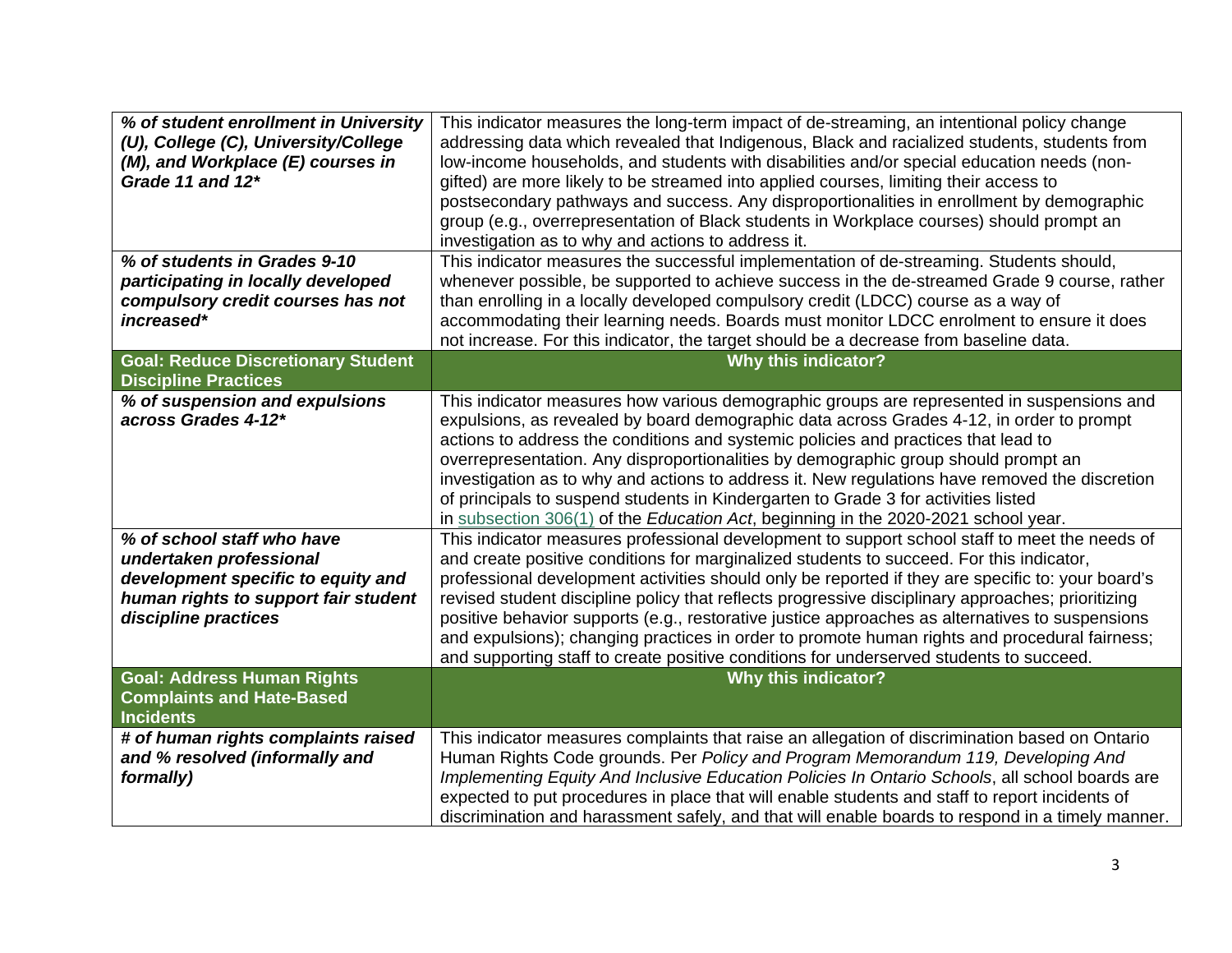| # of reported hate-based incidents                                                                                                                                                                                                                                                                                                                               | Formal complaints are defined as complaints that raise an allegation of discrimination based on<br>Ontario Human Rights Code grounds filed through the board's official human rights complaint<br>procedure. Informal complaints are any reported to the board informally (i.e., not through the<br>board's formal internal complaints procedure).<br>This indicator measures any alleged hate activities expressing intolerance on grounds protected<br>by the Ontario Human Rights Code in the school community, that are not reported as human<br>rights complaints. Boards should track and report any hate-based incidents that are reported. |
|------------------------------------------------------------------------------------------------------------------------------------------------------------------------------------------------------------------------------------------------------------------------------------------------------------------------------------------------------------------|----------------------------------------------------------------------------------------------------------------------------------------------------------------------------------------------------------------------------------------------------------------------------------------------------------------------------------------------------------------------------------------------------------------------------------------------------------------------------------------------------------------------------------------------------------------------------------------------------------------------------------------------------|
| <b>Goal: Improve Student Mental Health</b><br>and Well-Being                                                                                                                                                                                                                                                                                                     | <b>Why this indicator?</b>                                                                                                                                                                                                                                                                                                                                                                                                                                                                                                                                                                                                                         |
| % of students in Grades 4-12 who<br>feel their school is a safe and<br>inclusive environment*                                                                                                                                                                                                                                                                    | This indicator measures whether students feel safe at school, both physically and emotionally,<br>and feel that their school is a safe and inclusive environment. A positive learning environment is<br>essential for students to succeed and thrive in school.                                                                                                                                                                                                                                                                                                                                                                                    |
| % of board-level staff and educators<br>receiving professional learning in<br>student mental health literacy and<br>board protocols regarding student<br>mental health (including but not<br>limited to suicide prevention,<br>intervention and post-intervention<br>protocols and pathways to mental<br>health care within and external to the<br>school board) | This indicator measures how schools prioritize mental health and well-being as a key condition<br>for students to learn and flourish. Positive mental health is foundational to academic<br>achievement, life skills and overall well-being.                                                                                                                                                                                                                                                                                                                                                                                                       |
| <b>Board specific indicator aligned to</b><br>board Mental Health Strategy and<br><b>Action Plan</b>                                                                                                                                                                                                                                                             |                                                                                                                                                                                                                                                                                                                                                                                                                                                                                                                                                                                                                                                    |
| <b>Goal: Improve Student, Parent and</b><br><b>Community Engagement</b>                                                                                                                                                                                                                                                                                          | <b>Why this indicator?</b>                                                                                                                                                                                                                                                                                                                                                                                                                                                                                                                                                                                                                         |
| Student attendance rate*                                                                                                                                                                                                                                                                                                                                         | This indicator measures the rate of student attendance as a proxy of student engagement in<br>their learning. Analysis of attendance data from previous school years shows a clear relationship<br>between student outcomes and the consistent attendance of students.                                                                                                                                                                                                                                                                                                                                                                             |
| <b>Board specific indicator related to</b><br>improving student, parent and<br>community engagement                                                                                                                                                                                                                                                              |                                                                                                                                                                                                                                                                                                                                                                                                                                                                                                                                                                                                                                                    |
| <b>Goal: Improve Graduation Rates</b>                                                                                                                                                                                                                                                                                                                            | <b>Why this indicator?</b>                                                                                                                                                                                                                                                                                                                                                                                                                                                                                                                                                                                                                         |